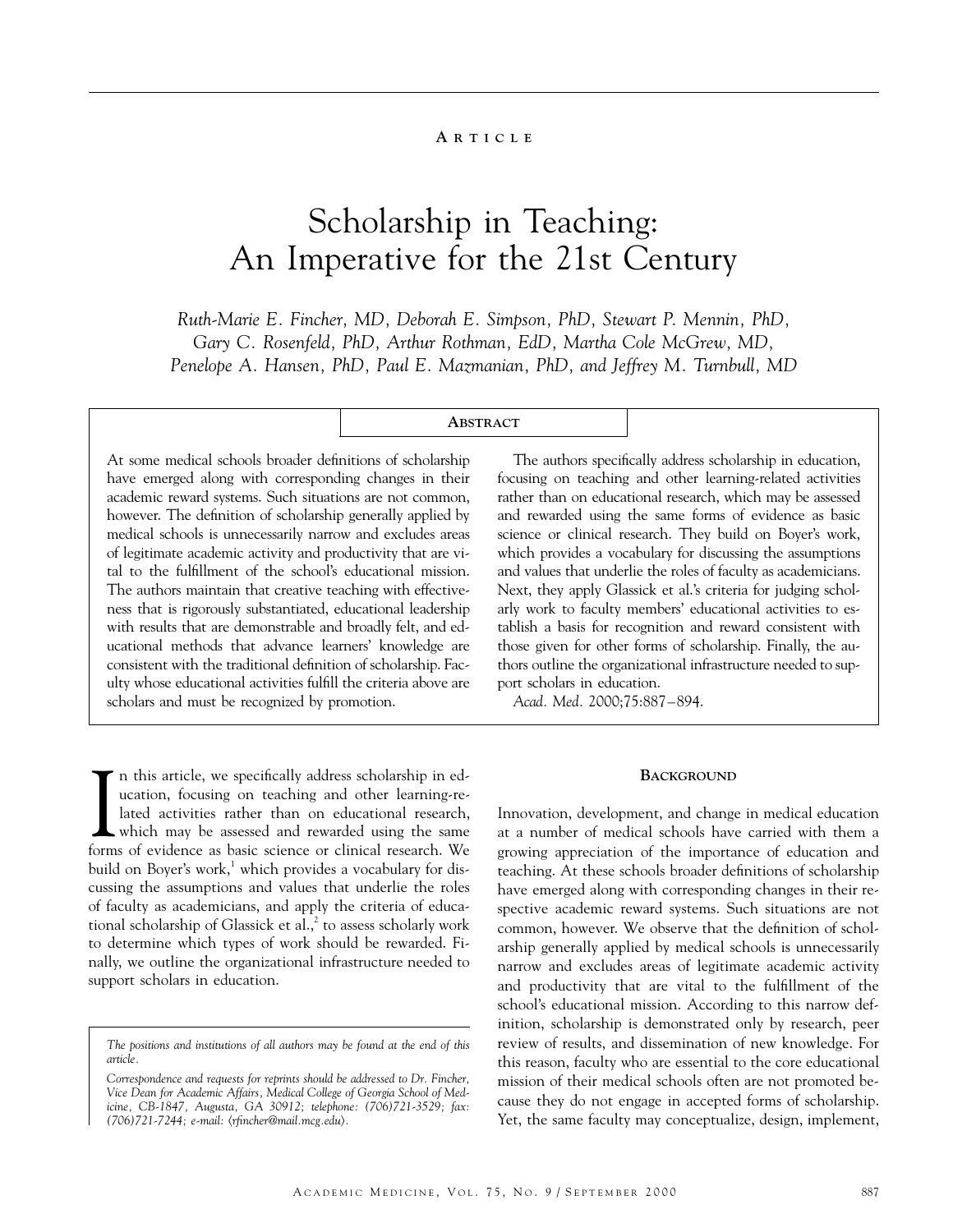or evaluate new curricula, interdisciplinary courses, assessment instruments, Web-based learning materials, and highquality course syllabi. Others may excel as course directors, teachers, and/or highly respected role models. These educational activities may extend beyond the privacy of the classroom to the public domain, where the products of faculty educational efforts may be reviewed by peers and adopted by faculty at other schools. Some educators may be invited to share their expertise with faculty in their department or at other schools, and through presentations at regional or national meetings. Nevertheless, despite the peer review and dissemination inherent in these activities, they may not meet the current promotion criteria for scholarship.

We maintain that creative teaching with effectiveness that is rigorously substantiated, educational leadership with results that are demonstrable and broadly felt, and educational methods that advance learners' knowledge do reflect "the systematized knowledge of a learned person"<sup>3</sup> and are consistent with the traditional definition of scholarship. As scholars, these faculty must be recognized by promotion.

#### **PRINCIPLES, CRITERIA, AND RECOMMENDATIONS**

The Group on Educational Affairs (GEA) of the Association of American Medical Colleges (AAMC) undertook a project to develop, disseminate, and facilitate the implementation of a broadened view of educational scholarship. After reviewing the evolving concepts of scholarship, the group developed four case scenarios to assess the applicability of these concepts to medical education. The cases, discussed at each of the 1999 GEA regional meetings and the 1999 meeting of the GEA and the Society of Directors of Research in Medical Education Curriculum, have been summarized<sup>4</sup> and made available on the Internet (see  $\langle$ http://www.medlib.iupui.edu/cgea/geasclrpro.html $\rangle$ ). The written and oral feedback shaped development of the principles, criteria, and recommendations presented in the rest of this article. The GEA project on scholarship is predicated on the assumptions that

- educational scholarship can be defined;
- <sup>n</sup> teaching and other activities supportive of learning can be scholarly;
- <sup>n</sup> criteria, including peer review, for the assessment of scholarship in teaching and other activities supportive of learning can be refined and improved;
- teaching and other activities supportive of learning must be evaluated if they are to be recognized and rewarded as legitimate scholarly activities; and
- <sup>n</sup> an organizational infrastructure for supporting educators as scholars must be developed.

# **Principles: Definition of Scholarship**

Hansen and Roberts<sup>5</sup> argue that scholarship is demonstrated when knowledge is advanced or transformed by application of one's intellect in an informed, disciplined, and creative manner. The resulting products must be assessed for quality by peer review and made public. In *Scholarship Reconsidered*, 1 Boyer did not make a clear distinction between excellent teaching and teaching as scholarship. This distinction has been defined by Hutchings and Schulman,<sup>6</sup> who argue that teaching becomes scholarship when it demonstrates current knowledge of the field and current findings about teaching, invites peer review, and involves exploration of students' learning. Essential features of teaching as scholarship include the teaching's being public, being open to evaluation, and being presented in a form that others can build upon.<sup>6</sup> As educators who accept responsibility for fostering scholarship in teaching, we not only must recognize the relative influences of the methods we use, but also should understand the reasons some methods are more effective than others.

# **Applying Scholarship to Teaching**

Since a sustained record of scholarship is the foundation for advancement in academia, criteria for evaluating scholarship in teaching must be defined before teaching scholars' work can be assessed. Based on the criteria gleaned from more than 130 journal editors and granting agencies, promotion and tenure guidelines, and teacher evaluation forms, Glassick et al.<sup>2</sup> and Glassick<sup>7</sup> distilled six criteria of scholarship that are applicable to traditional research as well as to teaching. Table 1 illustrates how Glassick's six criteria can be applied to evaluate scholarship in discovery (traditional research) and teaching.

# **Operationalizing the Criteria of Scholarship**

**Individual faculty.** Teaching in various venues, including lecture, laboratory, small groups, and clinical settings, can be scholarly if appropriate evidence is presented to show that defined standards have been met. Other learning-related activities, such as advising or mentoring, developing curriculum or instructional materials, and educational administration also can be scholarly if appropriate evidence is presented. In contrast to the typical products of the scholarship of discovery (i.e., basic science, clinical, or educational research), which include grants and manuscripts that are published in the peer-reviewed literature, the products of scholarship related to education might include Web-based materials, textbook publications, curriculum units or teaching modules, continuing education presentations, curricular change, or community education. The challenge for educa-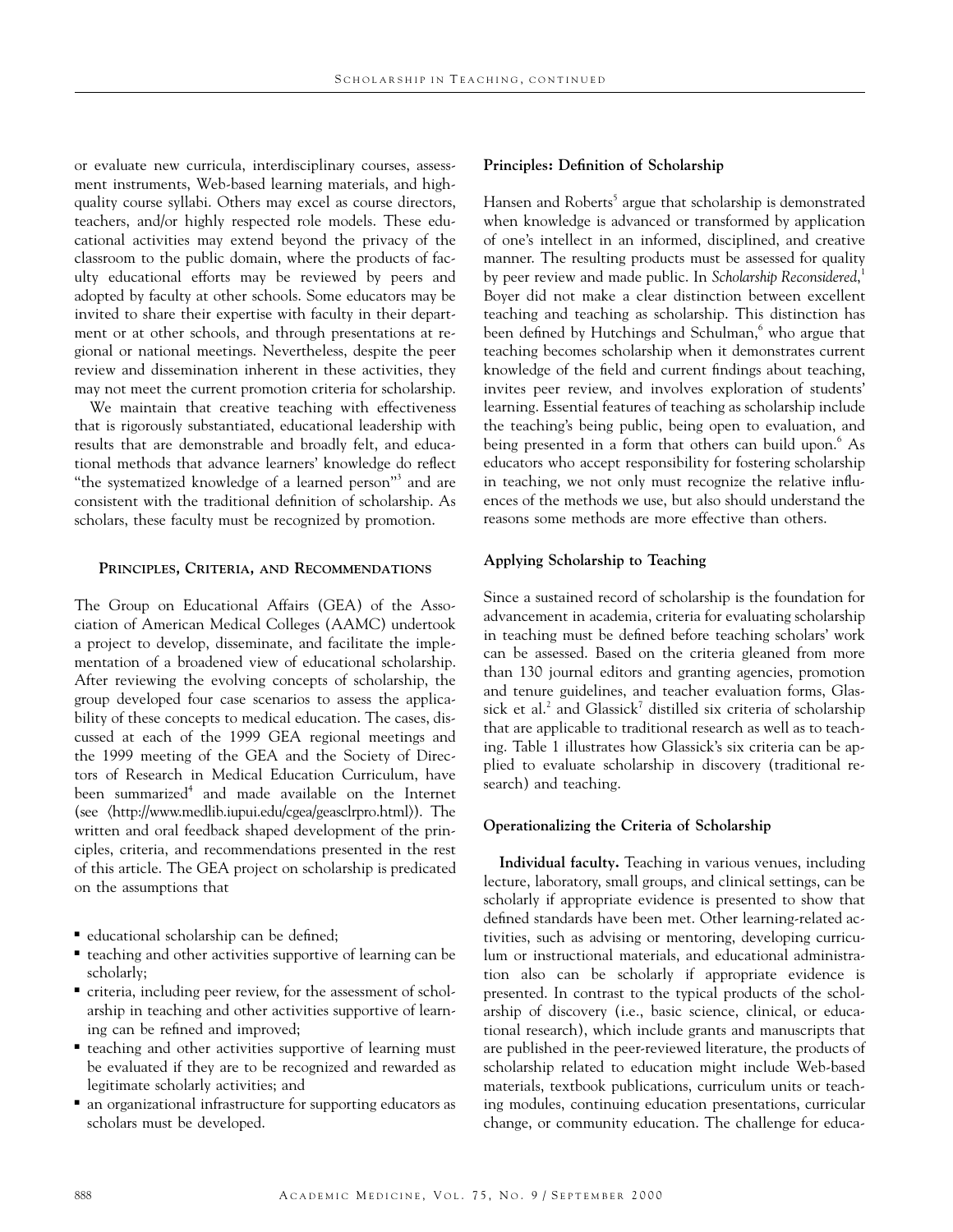#### **Table 1**

| Glassick's Criterion*  | Application to Discovery                                                                                                                                               | Application to Teaching                                                                                                                                    |  |
|------------------------|------------------------------------------------------------------------------------------------------------------------------------------------------------------------|------------------------------------------------------------------------------------------------------------------------------------------------------------|--|
| Clear goals            | Clarity of hypotheses; importance of questions                                                                                                                         | Clear, achievable, measurable objectives                                                                                                                   |  |
| Adequate preparation   | Appropriate knowledge; ability to assemble necessary<br>resources                                                                                                      | Up-to-date knowledge; identification and organization of<br>an appropriate quantity and level of material specific<br>to objectives                        |  |
| Appropriate methods    | Proposed study design will answer question; appropriate<br>statistical analysis for design                                                                             | (1) Selection of appropriate teaching methods(s) to meet<br>defined objectives<br>(2) Selection of appropriate assessment measures to<br>evaluate outcomes |  |
| Significant results    | Hypothesis tested and proved or disproved<br>(1) Measures of quality/effectiveness of presentation<br>(2) Demonstration of learners' accomplishment of objec-<br>tives |                                                                                                                                                            |  |
| Effective presentation | Publication or presentation in public domain                                                                                                                           | Making results/process available to colleagues                                                                                                             |  |
| Reflective critique    | Critical reflection on results to guide the direction of<br>relevant additional research                                                                               | Critical analysis of teaching activity that results in<br>changes to improve                                                                               |  |

tors is to provide the evidence that demonstrates the scholarly nature of these activities. Table 2 illustrates the kinds of evidence that can be used by educators to demonstrate that they have met Glassick et al.'s<sup>2</sup> scholarship criteria for four common roles of educators: lecturer, preceptor in clinical settings, tutor or small-group leader or facilitator, and educational administrator. The table presents each criterion, and for each poses the associated questions that must be answered about each role to demonstrate scholarship through presentation of evidence.

**Infrastructure needed to foster, assess, and reward scholarship in teaching and other activities supportive of learning.** Developing the evidence associated with educational scholarship requires that departments, medical schools, universities, and professional organizations provide mechanisms to support the creation, critical review, and dissemination of educational scholars' works. Without this organizational infrastructure, faculty will continue to struggle as educators and scholars who advance knowledge within the field of medical education. Infrastructure support to advance knowledge within medical education, including scholarship in teaching, requires local institutions and national organizations to provide resources equivalent to those that support traditional basic science and clinical research. Medical schools and professional organizations have mechanisms to support peer-reviewed research, but parallel mechanisms for peer review of teaching scholarship are highly variable, particularly if the scholarly products are instructional videotapes, CD-ROMs, course syllabi, or teaching, rather than manuscripts.<sup>8</sup>

Advancing teaching scholarship requires a systematic examination of the degree to which each medical school and professional organization has the infrastructure to support faculty as educators. Bolman and Deal<sup>9</sup> outline four "frames," or perspectives, from which to analyze organizations based on extensive review of the organizational development literature and their broad-based consultation experiences. We believe that educators can use this frame approach to assess the adequacy of the infrastructures in their respective medical schools and their professional organizations to support teaching and education-related activities as scholarship. Based on that assessment, educators can target key features within a frame to address current needs, as Bolman and Deal report that omissions in any single frame will limit the ability of organizations and individuals to advance toward achieving their potential. Examples of features within each frame (discussed below) are provided in List 1 from both medicalschool and professional-organization perspectives following an overview of the four-frame model.

*Frame 1: Structural.* The structural frame of a medical school and its associated academic health science center may be ascertained by viewing their organizational charts and in-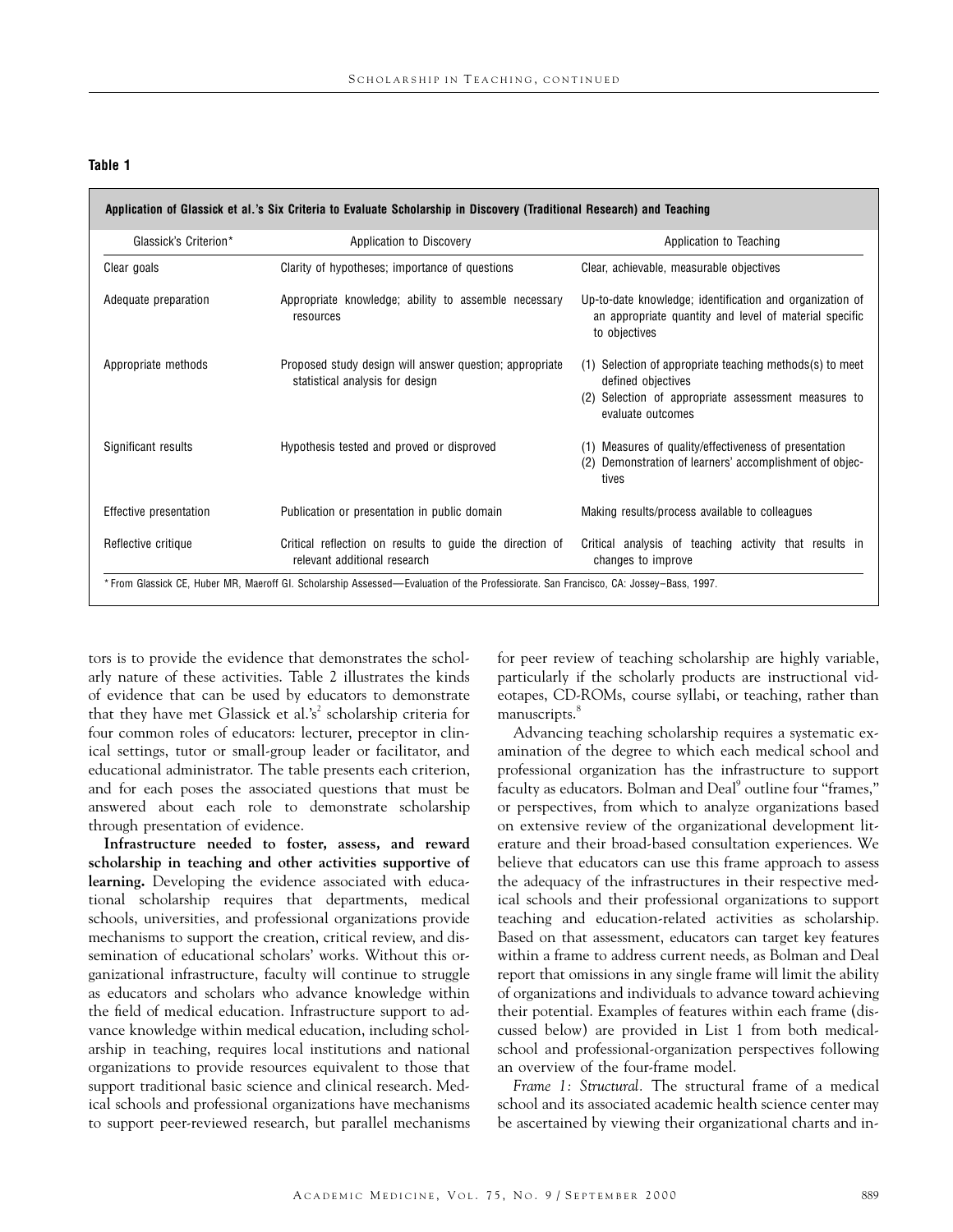| Criteria for Scholarship, and the Associated Questions That Must be Answered about Each of Four Common Roles of Educators to Provide Evidence of Scholarship |                                                                                                                                                                                                                                                                                                                                                                                                                |                                                                                                                                                                                                                                                                                                                                                                   |                                                                                                                                                                                                                                                                                            |                                                                                                                                                                                                                                                                                                                                                                   |
|--------------------------------------------------------------------------------------------------------------------------------------------------------------|----------------------------------------------------------------------------------------------------------------------------------------------------------------------------------------------------------------------------------------------------------------------------------------------------------------------------------------------------------------------------------------------------------------|-------------------------------------------------------------------------------------------------------------------------------------------------------------------------------------------------------------------------------------------------------------------------------------------------------------------------------------------------------------------|--------------------------------------------------------------------------------------------------------------------------------------------------------------------------------------------------------------------------------------------------------------------------------------------|-------------------------------------------------------------------------------------------------------------------------------------------------------------------------------------------------------------------------------------------------------------------------------------------------------------------------------------------------------------------|
| Criterion*                                                                                                                                                   | Questions about a Lecturer                                                                                                                                                                                                                                                                                                                                                                                     | Questions about a Preceptor in the<br><b>Clinical Setting</b>                                                                                                                                                                                                                                                                                                     | Questions about a Tutor/Small-group<br>Leader/Facilitator                                                                                                                                                                                                                                  | Questions about an Education<br>Administrator                                                                                                                                                                                                                                                                                                                     |
| <b>Clear goals</b><br>To what extent does<br>the individual $\ldots$                                                                                         | articulate clear, realistic, achiev-<br>able goals/objectives that relate to<br>the course/clerkship expectations<br>and level of the learners?<br>appropriately sequence goals and<br>objectives, and state them in the<br>context of basic knowledge and/or<br>important/current questions in the<br>field?                                                                                                  | e develop clear goals and objectives<br>that are realistic and achievable in<br>the setting (e.g., inpatient ward,<br>outpatient clinic), and consistent<br>with course expectations and level<br>of learners?<br>modify them in response to<br>"teachable moments" and changes<br>in the clinical setting?                                                       | lacktriangleright help the group define intellectual<br>problems that reflect current<br>knowledge in a field of study in<br>terms of objectives that specify<br>measurable outcomes?<br>structure the desired outcomes for<br>the session in a way that is realis-<br>tic and achievable? | provide clear, realistic and achiev-<br>able visions, missions, goals, or<br>objectives consistent with the ad-<br>ministrative activity (e.g., course<br>director, committee chair, resi-<br>dency, program director, associate<br>or assistant dean)?<br>e develop and articulate desired di-<br>rections based on knowledge of<br>current trends in the field? |
| <b>Adequate preparation</b><br>To what extent does<br>the individual $\ldots$                                                                                | ■ use accurate, current resources to<br>develop the content of lectures?<br>select, synthesize, and interpret<br>material matched to the level of<br>the learners?<br>■ demonstrate command of basic<br>concepts and current thinking?                                                                                                                                                                         | use and recommend up-to-date,<br>varied learning resources?<br>■ use course goals and objectives<br>and current trends in patient care<br>to prepare and focus teaching en-<br>counters?                                                                                                                                                                          | combine thoughtful planning about<br>the group and individual learning<br>needs with the defined learning<br>objectives?<br>seek and acquire current knowl-<br>edge of subject matter and teach-<br>ing methods?                                                                           | apply current relevant concepts in<br>the field to local organization?<br>assemble the necessary resources<br>(people, financial) strategically to<br>develop and implement a plan?                                                                                                                                                                               |
| <b>Appropriate methods</b><br>To what extent does<br>the individual $\ldots$                                                                                 | use methods that reveal the logic,<br>organization, and relevance of the<br>material?<br>$\blacksquare$ match the quantity of material to<br>audience level and allotted time?<br>use images, metaphors, analogies,<br>and examples that connect the<br>subject matter to the students' ex-<br>perience and knowledge?<br>e demonstrate responsiveness to<br>learners' reactions during the pre-<br>sentation? | allow sufficient time for interaction<br>with the learner?<br>ask questions to promote learn-<br>ing? listen critically and respond<br>informatively?<br>provide specific timely feedback<br>and recommendations for im-<br>provement?<br>■ establish and maintain a climate<br>conducive to learning?<br>modify his or her approach to the<br>learner over time? | skillfully apply teaching methods<br>to the situation?<br>adapt methods as the circum-<br>stances change?<br>question, respond, motivate, and<br>reflectively critique through role<br>modeling and feedback?                                                                              | recognize obstacles or challenges<br>and address them effectively?<br>use methods that are consistent<br>with accomplishment of the de-<br>sired outcomes?                                                                                                                                                                                                        |
| <b>Significant results</b><br>To what extent                                                                                                                 | do learners' narrative comments<br>and ratings indicate that the lec-<br>turer achieved the goals and ob-<br>jectives of the presentation?<br>does learners' performance on<br>comprehensive, cumulative exami-<br>nations, demonstrate achievement<br>of objectives?<br>does the lecturer model teaching<br>techniques that are adopted/<br>adapted by other faculty members?                                 | do learners' cognitive, procedural,<br>and presentation skills become<br>more focused and improved over<br>time?<br>do learners' questions improve in<br>quality over time?<br>do learners demonstrate ability to<br>analyze clinical problems better<br>and work more independently over<br>time?                                                                | are educational outcomes<br>achieved?<br>is there evidence that written as-<br>sessment has constructive impact<br>on learners?                                                                                                                                                            | ■ were the desired changes and re-<br>sults achieved?<br>■ were the outcomes assessed to<br>determine effectiveness of the in-<br>tervention?                                                                                                                                                                                                                     |

 $\omega$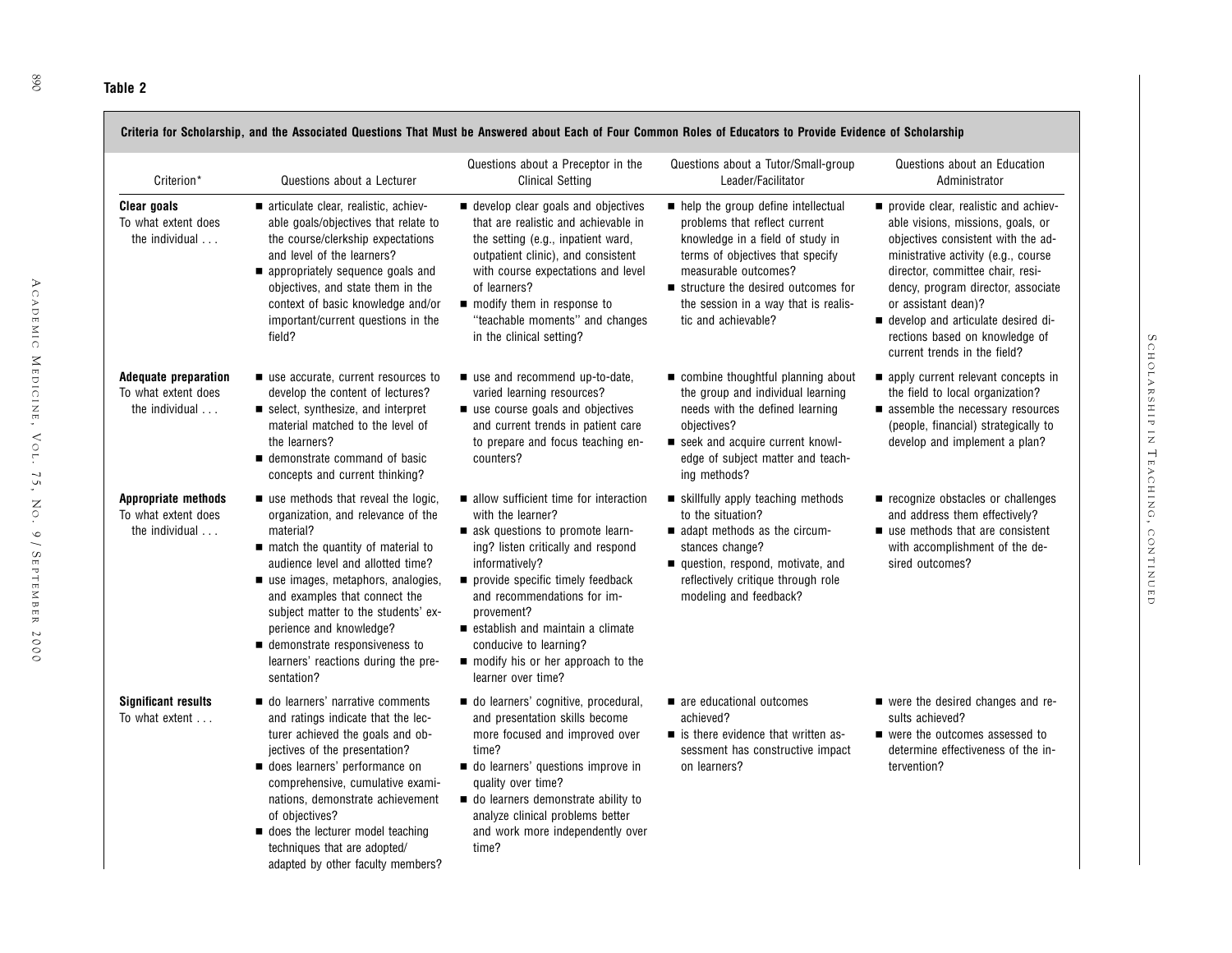| illustrate/document project process<br>are adapted/adopted locally or na-<br>ensure that the results are shared<br>ensure that educational strategies<br>enhance stakeholders' (students,<br>tionally for use in other courses,<br>and valuing the project results?<br>colleagues, etc.) understanding<br>departments, or schools?<br>and content?<br>with others?                                                                                                                                                                                                                                 | dents and peers inside and outside<br>respond to stakeholders' critiques?<br>what could be improved for future<br>development to hone relevant ad-<br>engage in continuing professional<br>use results to develop and imple-<br>sessment (continuous quality im-<br>actively seek feedback from stu-<br>reflect about what went well and<br>the institution as appropriate re-<br>ment strategies for ongoing as-<br>garding the project/course?<br>ministrative skills?<br>provement)?<br>projects? |                                                                                                                                                        |
|----------------------------------------------------------------------------------------------------------------------------------------------------------------------------------------------------------------------------------------------------------------------------------------------------------------------------------------------------------------------------------------------------------------------------------------------------------------------------------------------------------------------------------------------------------------------------------------------------|------------------------------------------------------------------------------------------------------------------------------------------------------------------------------------------------------------------------------------------------------------------------------------------------------------------------------------------------------------------------------------------------------------------------------------------------------------------------------------------------------|--------------------------------------------------------------------------------------------------------------------------------------------------------|
| standards and expectations for the<br>provide and facilitate feedback and<br>influence other facilitators' skills in<br>ing innovative techniques with col-<br>leagues through formal or informal<br>discuss outcomes of sessions and<br>related strategies with other facili-<br>back, and assessment (e.g., shar-<br>group process, facilitation, feed-<br>publications, or faculty develop-<br>assessment (written and oral)?<br>facilitate discussion of content,<br>nelp the group establish clear<br>group and the individuals?<br>discussions, presentations,<br>ment seminars)?<br>tators? | tional skills relevant and applicable<br>and peer feedback to improve and<br>respond constructively to student<br>acquire new or advanced educa-<br>advance his or her skills as a<br>teacher and facilitator?<br>to group facilitation?<br>$\blacksquare$                                                                                                                                                                                                                                           |                                                                                                                                                        |
| stimulate learners based on learner<br>provide evidence of valuing teach-<br>ing by sharing methods and expe-<br>mentor newer or less experienced<br>have his or her peers recognize<br>provide clear explanations and<br>and adopt/adapt the clinician's<br>riences with colleagues?<br>and peer evaluation?<br>teaching methods?<br>teachers?<br>$\blacksquare$<br>$\blacksquare$                                                                                                                                                                                                                | talk with colleagues about critical<br>translate insights from reflective<br>critique to teaching practices?<br>teaching incidents?<br>$\blacksquare$                                                                                                                                                                                                                                                                                                                                                |                                                                                                                                                        |
| evidence<br>provide handout material matched<br>to the goals and objectives of the<br>of one's<br>moments"<br>capitalize on the spontaneous oc-<br>and in-<br>deliver the message with clarity<br>present difficult topics in ways<br>communicate to learners<br>of systematic application<br>that help students learn?<br>emonstrate enthusiasm<br>during the presentation?<br>currence of "teachable i<br>terest in the topic?<br>and organization?<br>presentation?<br>intellect?<br>$\blacksquare$                                                                                             | ■ enhance his or her teaching skills<br>seek and respond to feedback re-<br>through reading, discussion with<br>colleagues, or participation in<br>garding his or her teaching?<br>workshops?<br>$\blacksquare$                                                                                                                                                                                                                                                                                      | * The criteria are from Glassick CE, Huber MR, Maeroff Gl. Scholarship Assessed—Evaluation of the Professoriate. San Francisco, CA: Jossey-Bass, 1997. |
| Effective presentation<br>To what extent does<br>the individual                                                                                                                                                                                                                                                                                                                                                                                                                                                                                                                                    | To what extent does<br>Reflective critique<br>the individual.                                                                                                                                                                                                                                                                                                                                                                                                                                        |                                                                                                                                                        |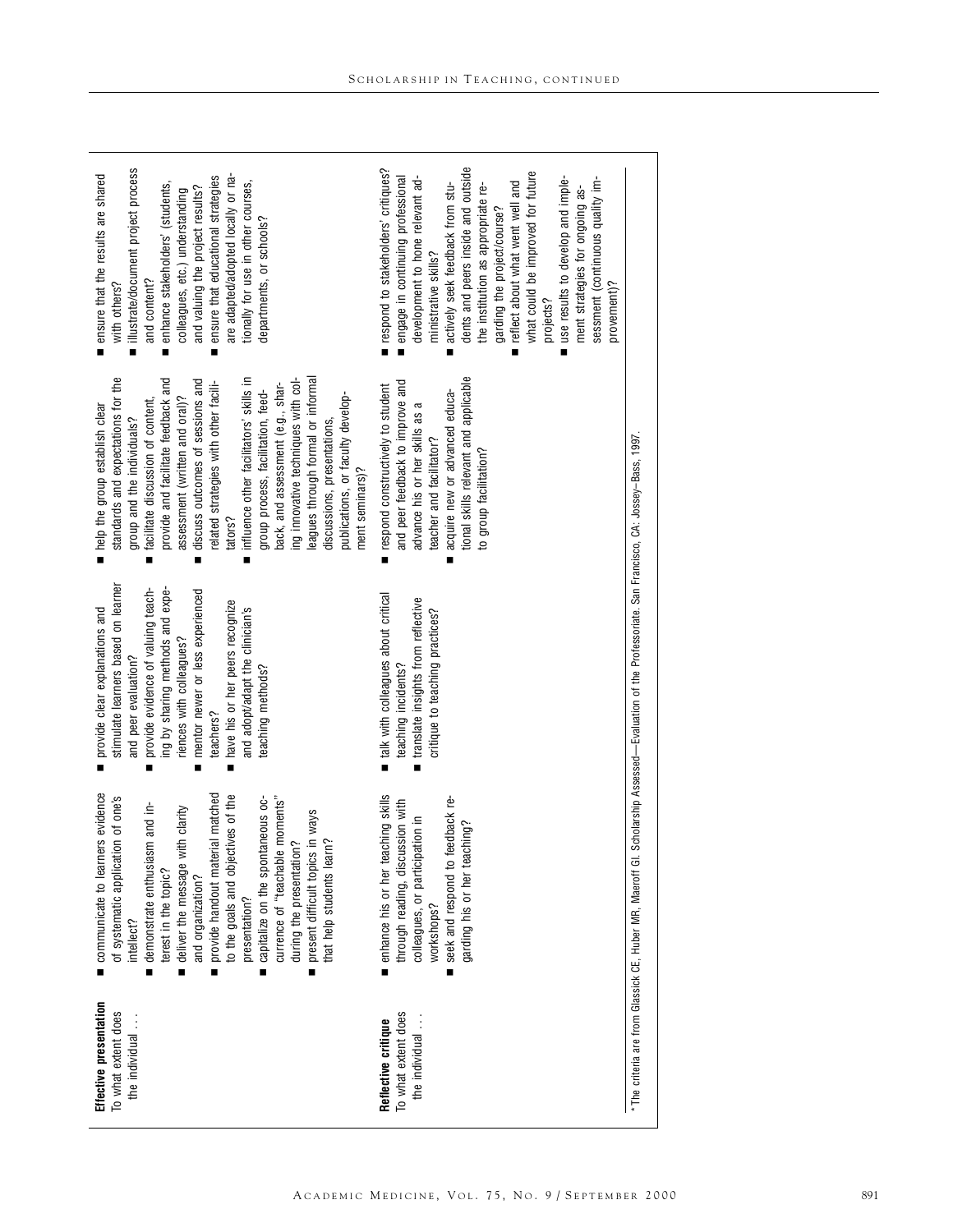# **List 1**

**Four ''Frames'' Illustrating How Key Infrastructure Features of Medical Schools and Professional Organizations Can be Structured to Support Scholarship in Teaching and Related Education Activities\***

| Department/Medical School |
|---------------------------|
|---------------------------|

Professional Organization

### **Frame 1: Structural**

Education leadership positions, listed on organization chart

- Equivalent to research and/or clinical practice positions
- $\blacksquare$  Direct reporting line to dean, president
- Office of Medical Education

#### College-wide medical education office, committee, or individual

- n Peer reviews course/clerkship design, residency curriculum, CME programs
- n Collects, analyzes, and reports data on courses, clerkships, residency, CME programs from learners and peers
- Provides data in a comparative form that allows others to judge one's quality as a teacher relative to peers
- Peer-reviewed mechanism to award start-up funds for innovative educational projects or programs, parallel to seed money for new research investigators

#### Medical school library/Web site to access

- Journals and books specific to medical education (e.g., Academic Medicine, Teaching and Learning in Medicine, Journal of Continuing Education in the Health Professions, and medical education topics in the Springer series of books)
- $\blacksquare$  Specialty journals that publish articles about education (e.g., Advances in Physiology Education, Anatomical Record)
- Web links to offices or services for medical educators

Education facilities and support personnel

- Computer projection equipment, on-line lecture halls
- Computer labs, standardized patient rooms

#### **Frame 2: Human Resources**

Orientation programs about medical education

- n For new faculty to the field of medical education and its theories of teaching and learning
- For new course/clerkship directors, residency program directors to develop skills relevant to running an educational program
- For new members on education-related committees
- For promotion and tenure committee members to evaluate teachingand learning-related scholarship knowledgeably

#### Education handbooks/Web-based materials

- For course/clerkship, residency program directors, which include training materials and contacts, resources, policies, and procedures
- "How-tos" regarding operation of projection system, writing objectives

#### Faculty development programs/workshops

- n Curriculum development, teaching, scholarship, new advances and innovations in education, measurement, and evaluation
- n Process and preparation of promotion-related materials to document education as scholarship
- n Senior colleagues and peers available to guide and advise individuals interested in education

#### Hiring process for education positions

■ Competitive application and hiring processes for course, clerkship, and residency director positions that require expertise in education

- Formal affiliation opportunities for educators ■ Committees, sections, or special-interest groups that have teaching and education as their primary focus
- Reporting lines to "power" positions or committees
- Members of organization's decision-making body

#### Peer review committees/panels

- **Peer evaluation of submissions**
- Comparative peer evaluation of conference presentations
- $\blacksquare$  Presented materials are disseminated after professional meetings (e.g., searchable Web site, indexed supplements to the association's journal)

Society's journal publishes peer-reviewed education papers

- Educational innovations
- Curricular change
- $\blacksquare$  Teaching strategies
- Assessment measures
- Faculty development

## Education clearninghouse/bookstore

 $\blacksquare$  Individuals submit materials for peer review and dissemination products (e.g., Society of Teachers of Family Medicine, Association for Surgical Educators, American Physiological Society)

#### Fellowships in medical education

■ Teaching-career-advancement fellowships (e.g., American Physiological Society)

#### Educational resource materials

- Society-supported guidelines, materials that allow educators to design education based on the work of others (e.g., American Physiological Society, Clerkship Directors in Internal Medicine, Council on Medical Student Education in Pediatrics, and AAMC Medical School Objectives Project)
- Recommendations re: how to document activities for promotion as clinician educators (e.g., Association of Surgical Educators, Society of Teachers of Family Medicine, Society of General Internal Medicine)

#### Faculty development programs/workshops

n Workshops and annual refresher courses for faculty interested in enhancing their education skills (e.g., AAMC Group on Educational Affairs, the American Association of Clinical Anatomists, and the GEA/Society of Directors of Research in Medical Education)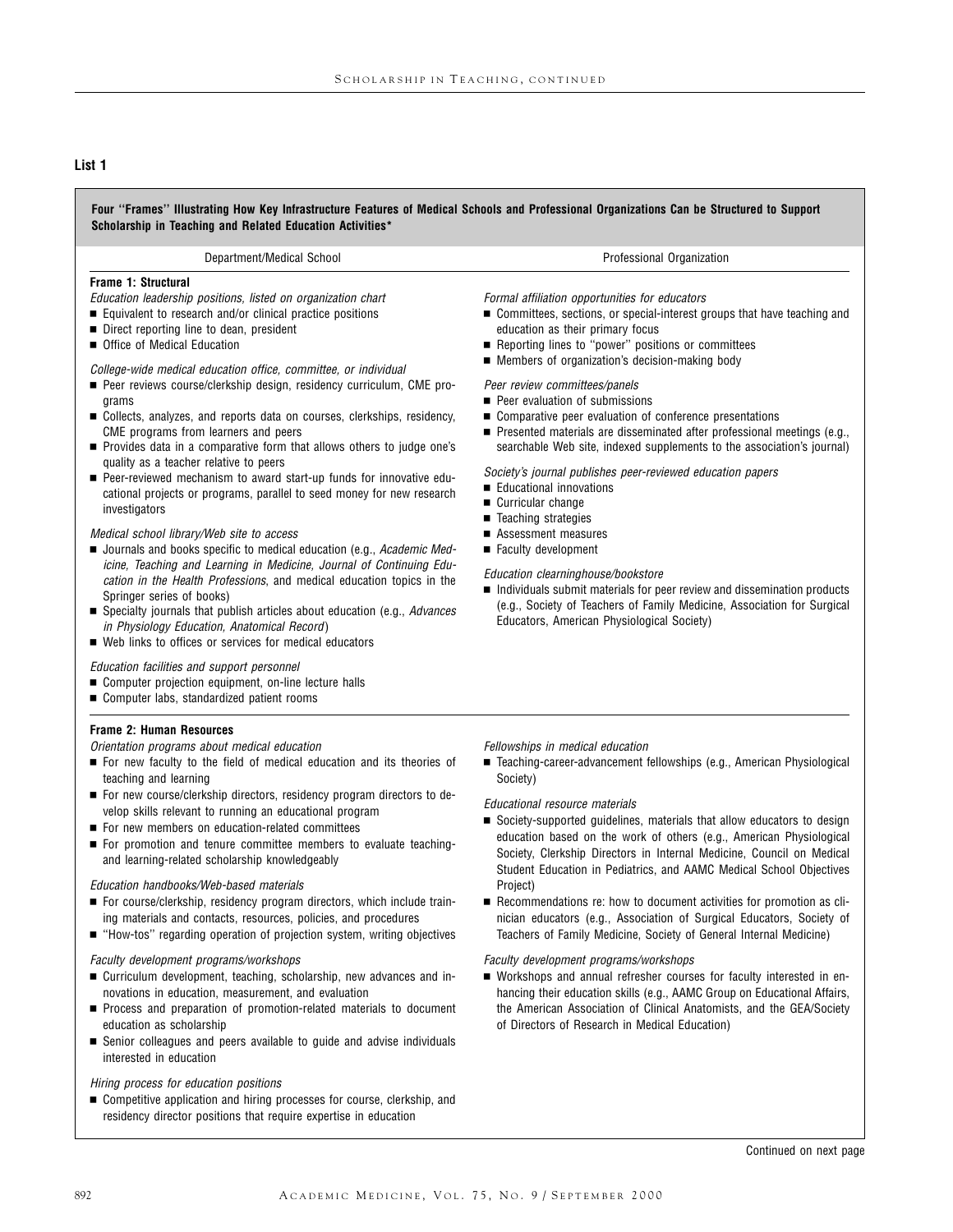# **List 1 (Continued)**

| Department/Medical School                                                                                                                                                                                                                                                                                                                                                                                                                            | Professional Organization                                                                                                                                                                                                                                                                                                               |  |
|------------------------------------------------------------------------------------------------------------------------------------------------------------------------------------------------------------------------------------------------------------------------------------------------------------------------------------------------------------------------------------------------------------------------------------------------------|-----------------------------------------------------------------------------------------------------------------------------------------------------------------------------------------------------------------------------------------------------------------------------------------------------------------------------------------|--|
| <b>Frame 3: Political</b><br>Selection/election/appointment process for key positions<br>Educators/educational advocates involved in the nomination and selec-<br>tion of promotion and tenure committee members<br>■ Educators serve as members of chair/dean search committees                                                                                                                                                                     | Selection/election/appointment process for key positions<br>Educator advocates (EAs) have influence on the leadership selection<br>process<br>■ Educators serve on nominating committee                                                                                                                                                 |  |
| Educators in leadership positions<br>■ Chairs or members of key faculty committees, working groups, and<br>executive committees<br>Direct/influence the recognition, reward, and resource allocations for<br>education                                                                                                                                                                                                                               | Educators in leadership positions<br>■ EAs serve as members/chairs of key decision-making committees<br>■ EAs influence/direct resource allocation, including funds and numbers,<br>times of annual meeting slots<br>EAs influence/participate in policy and bylaw decisions                                                            |  |
| ■ Serve as members/chairs for promotion and tenure, faculty incentive<br>systems<br>■ Education committees hold budgetary resources                                                                                                                                                                                                                                                                                                                  | Educators form coalitions to influence decisions<br>■ Collectively advocate education-focused resource allocations, clearing-<br>house, staff to support education projects, prominent presence on early                                                                                                                                |  |
| Educators form coalitions to influence decisions<br>Course, clerkship, and residency program directors, education com-<br>mittees collectively advocate education-specific resource allocations, fa-<br>cilities, space, equipment                                                                                                                                                                                                                   | page of organization's Web site                                                                                                                                                                                                                                                                                                         |  |
| Frame 4: Symbolic<br><b>Public documents</b><br>■ Department/medical school executive committee agendas have a stand-<br>ing education line item<br>■ Outstanding educators are featured in the organization's promotional<br>brochures (e.g., the alumni bulletin, fund-raising brochures)                                                                                                                                                          | <b>Public documents</b><br>Annual meeting program contains descriptions of awards and recog-<br>nition for educators<br>■ Newsletters and annual reports contain updates about innovative edu-<br>cation, calls for awards, descriptions of award recipients<br>■ Web site lists education committees, activities, and resources        |  |
| Rituals/traditions/ceremonies<br>Individuals who were selected to serve as NBME item writers, reviewers<br>for educational grants, national Alpha Omega Alpha teaching award<br>nominees, and creators of educational CD-ROMs are recognized at con-<br>vocation<br>■ Outstanding department teaching award recipients honored at all-de-<br>partment faculty meeting in formal ceremony lead by chair<br>■ Convocation address focuses on education | Rituals/traditions/ceremonies<br>■ Honorary group for individuals who have made sustained contributions<br>to education (e.g., member of Central Group on Educational Affairs,<br>Medical Education Laureate, AOA Teaching Awards)<br>Recipients of organization-supported funding awards honored at<br>meeting<br><b>Public forums</b> |  |
| ■ Board of trustees/dean present at education events<br>Department/medical-school-wide public forums<br>Annual distinguished lectureship on education attended by leaders of<br>position and influence<br>Education is periodic focus of grand rounds and regular topics for de-<br>partmental noon conferences                                                                                                                                      | Annual lectureship or plenary presentation focused on education<br>■ Listserves for educators                                                                                                                                                                                                                                           |  |

stitutional policies and procedures. These diagrams and documents indicate the positions, roles, and reporting lines of faculty, potential resources available to support teaching scholarship, and their relationships to the formal structures associated with undergraduate, graduate, and continuing education. Using the structural frame to examine organizations reveals the degree to which mechanisms are available for critical review of scholarship in teaching and to disseminate teaching products to advance knowledge in the field.

*Frame 2: Human resources.* The human resources frame is a way to view key variables of people's knowledge, skills, attitudes, and energy that either make or break an organization. People, in this frame, are seen as an investment toward achieving the organization's priorities. Analyzing medical schools and academic societies from the human resources frame allows educators to assess the extents to which these organizations support continuous advancement of their faculty members' knowledge, skills, and behaviors as educators.